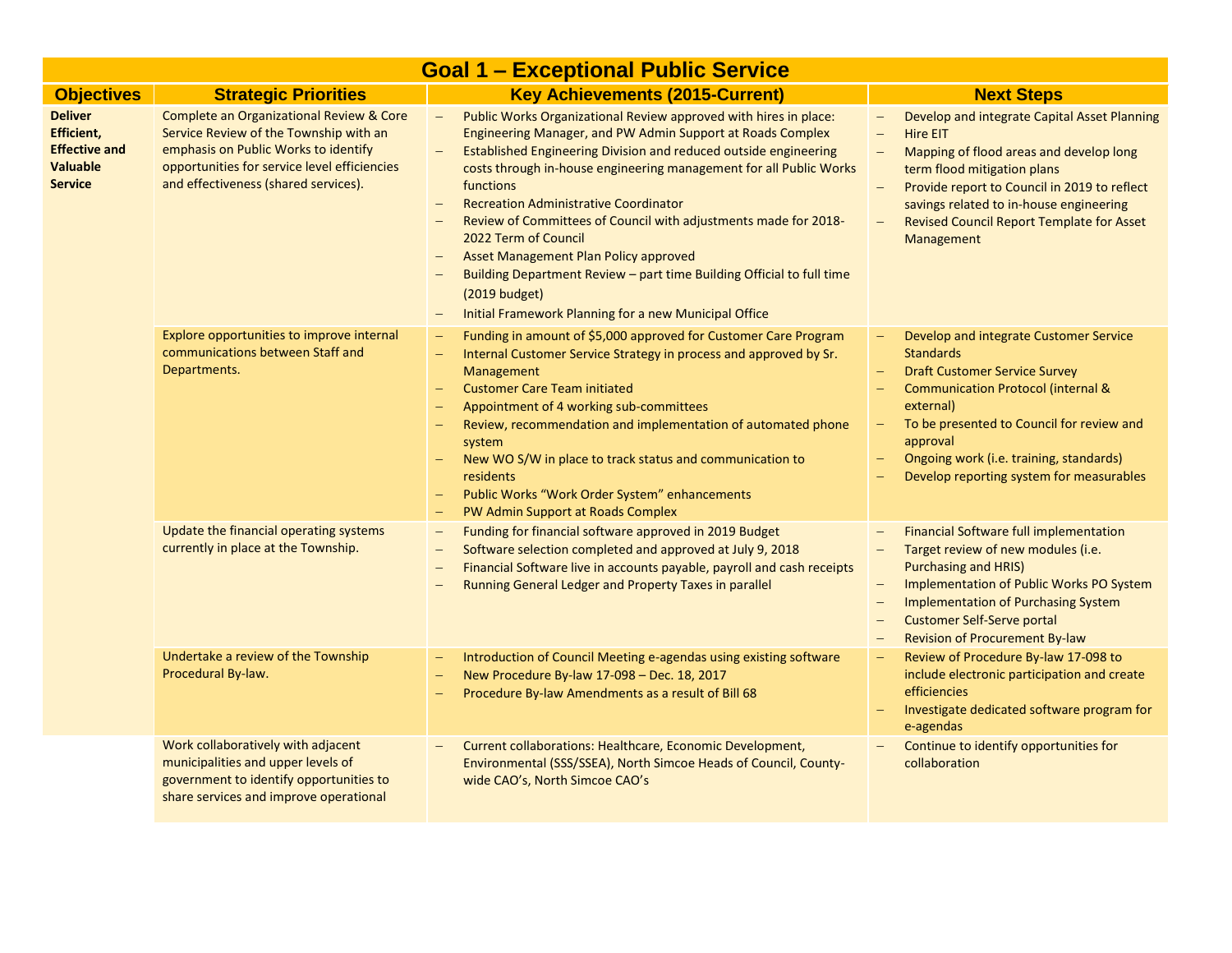|                   | <b>Goal 1 - Exceptional Public Service</b>                                                    |                                                                                                                                                                                                                                                                                                                                                                                                                                                                                                                                                                                                                                                                                                                                                                                                                                                                                                                                                                                                                                                                                                                                                                                                                                                                                                                 |                                                                                                                                                                                                                                                                                                                                                                                                                                                            |  |  |
|-------------------|-----------------------------------------------------------------------------------------------|-----------------------------------------------------------------------------------------------------------------------------------------------------------------------------------------------------------------------------------------------------------------------------------------------------------------------------------------------------------------------------------------------------------------------------------------------------------------------------------------------------------------------------------------------------------------------------------------------------------------------------------------------------------------------------------------------------------------------------------------------------------------------------------------------------------------------------------------------------------------------------------------------------------------------------------------------------------------------------------------------------------------------------------------------------------------------------------------------------------------------------------------------------------------------------------------------------------------------------------------------------------------------------------------------------------------|------------------------------------------------------------------------------------------------------------------------------------------------------------------------------------------------------------------------------------------------------------------------------------------------------------------------------------------------------------------------------------------------------------------------------------------------------------|--|--|
| <b>Objectives</b> | <b>Strategic Priorities</b>                                                                   | <b>Key Achievements (2015-Current)</b>                                                                                                                                                                                                                                                                                                                                                                                                                                                                                                                                                                                                                                                                                                                                                                                                                                                                                                                                                                                                                                                                                                                                                                                                                                                                          | <b>Next Steps</b>                                                                                                                                                                                                                                                                                                                                                                                                                                          |  |  |
|                   | efficiency and effectiveness and seamless<br>service delivery.                                | North Simcoe Planners, County-wide Planners, North Simcoe<br>Recreation, Clerk's & Treasurers, Southern Georgian Bay Managers<br>of Volunteer Resources, Simcoe County Accessibility Coordinators<br><b>Creation of new North Simcoe Senior Coalition</b><br>Member of Age-Friendly Municipal Champions Network - County of<br>Simcoe<br><b>Cultural Alliance Committee Funded</b><br>Participate in joint AMO Delegations<br>Fire Department Continuation of Joint Recruitment, Training and<br>Purchasing                                                                                                                                                                                                                                                                                                                                                                                                                                                                                                                                                                                                                                                                                                                                                                                                     |                                                                                                                                                                                                                                                                                                                                                                                                                                                            |  |  |
|                   | Explore opportunities to generate additional<br>funding (i.e. grants) as opportunities arise. | Staffing:<br>2017 Summer Experience Program - 1 student for 6 weeks (\$2979 -<br>2017)<br>2017 Canada Summer Jobs - subsidy for 11 students (\$13,167)<br>$\qquad \qquad -$<br>2018 Summer Green Jobs Initiative - 2 students for 16 weeks<br>( \$9581.60)<br>Infrastructure:<br>FED DEV Canada - Soccer Pitches<br><b>Trans Canada Trail Infrastructure Funding</b><br>2018 Trails Connecting Communities Program<br>Green Communities Canada: paving removal of Perkinsfield Tennis<br><b>Counts</b><br>2019 Gas Tax and Innovation Funding<br>$\qquad \qquad -$<br>Programming:<br>Ministry of Tourism, Culture & Sport<br>Come Play with Us: Active Gaming in Tiny (Seniors Sporting)<br>Ontario 150 Partnership Program - Protecting our Pollinators<br>Soccer for-Ontario Sport and Recreation Communities Fund - "Tiny<br>Teens - On the Go to Healthy Active Living"<br>Ministry of Citizenship, Immigration International Trade/Ontario<br><b>Seniors Secretariat</b><br>Seniors Community Grant Program- Local Aging Plan<br><b>Seniors Speakers Series</b><br>Simcoe County Tourism Development Fund received for Farm Crawl<br>enhancements<br>Events:<br>2017 TCT foundation - Great Trail Event<br>2018 Road Safety Challenge (National Health and Fitness Day)<br>2019 Tiny Trail Clean-up Event | Investigation of funding through the Ontario<br><b>Municipal Cycling Program</b><br>Investigation of funding through Trillium<br>Foundation, Municipalities for Climate<br>Innovation Program, Rama Community Fund<br>for environmental programs/Council<br>directed initiatives<br>Continued search for applicable funding<br>opportunities through a broad range of<br>sources<br>Sale of Surplus Property Program<br><b>Municipal Accommodation Tax</b> |  |  |
|                   | Make decision to renovate existing or                                                         | <b>Steering Committee established</b><br>$\qquad \qquad -$                                                                                                                                                                                                                                                                                                                                                                                                                                                                                                                                                                                                                                                                                                                                                                                                                                                                                                                                                                                                                                                                                                                                                                                                                                                      | Decision to proceed with construction of a                                                                                                                                                                                                                                                                                                                                                                                                                 |  |  |
|                   | construct a new Township Office to meet                                                       | Current capacity of existing facilities determined<br>$\overline{\phantom{m}}$                                                                                                                                                                                                                                                                                                                                                                                                                                                                                                                                                                                                                                                                                                                                                                                                                                                                                                                                                                                                                                                                                                                                                                                                                                  | new Town Hall                                                                                                                                                                                                                                                                                                                                                                                                                                              |  |  |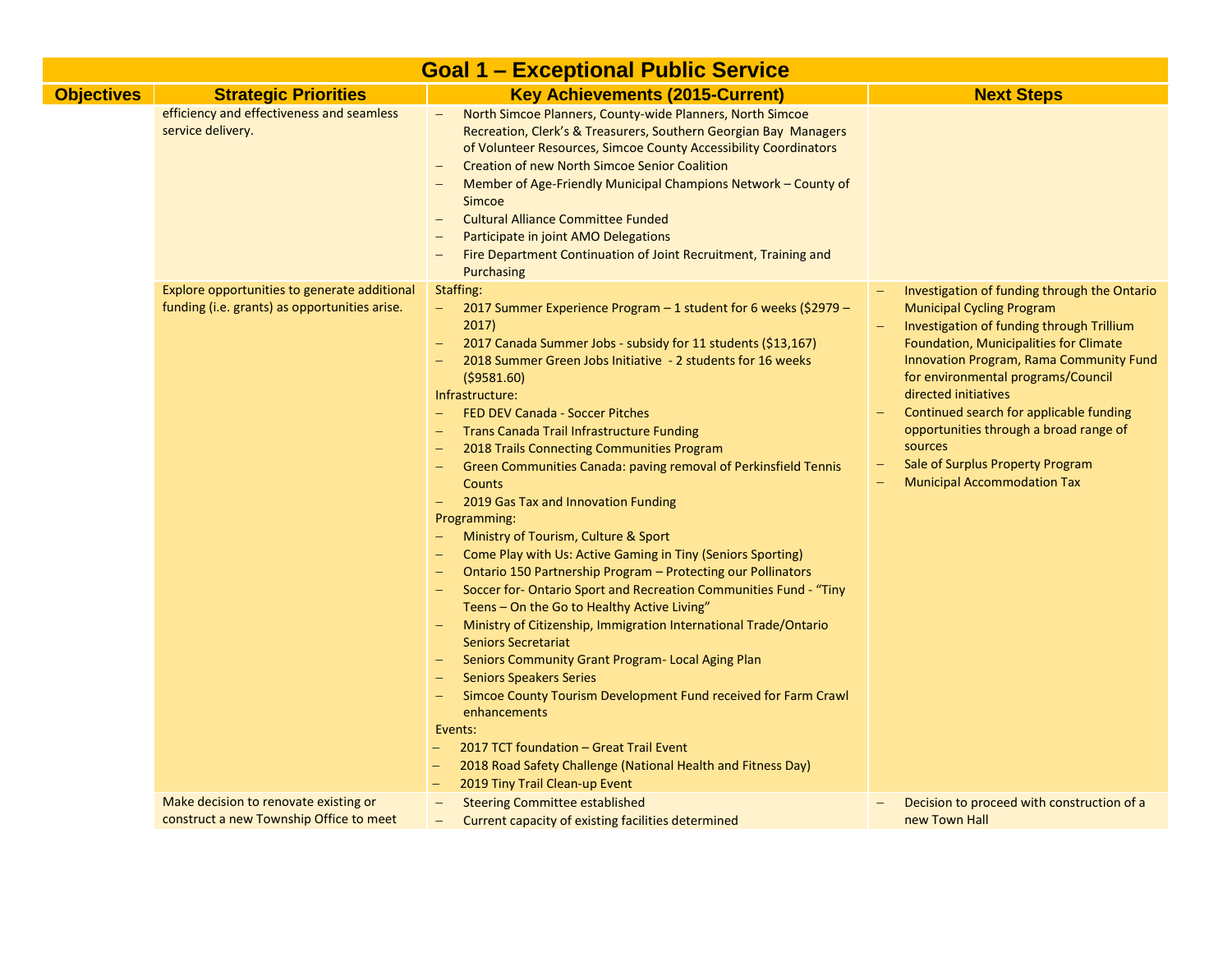| <b>Goal 1 - Exceptional Public Service</b>                                           |                                                                                                                                                              |                                                                                                                                                                                                                                                                                                                                                                                                                                                                                                                                      |                                                                                                                                   |  |
|--------------------------------------------------------------------------------------|--------------------------------------------------------------------------------------------------------------------------------------------------------------|--------------------------------------------------------------------------------------------------------------------------------------------------------------------------------------------------------------------------------------------------------------------------------------------------------------------------------------------------------------------------------------------------------------------------------------------------------------------------------------------------------------------------------------|-----------------------------------------------------------------------------------------------------------------------------------|--|
| <b>Objectives</b>                                                                    | <b>Strategic Priorities</b>                                                                                                                                  | <b>Key Achievements (2015-Current)</b>                                                                                                                                                                                                                                                                                                                                                                                                                                                                                               | <b>Next Steps</b>                                                                                                                 |  |
|                                                                                      | current health and safety standards,<br>improve accessibility and customer service.                                                                          | <b>Building functionality study completed</b><br>$\overline{\phantom{m}}$<br>Short-term temporary accommodations approved<br>$\overline{\phantom{0}}$<br><b>Project Plan Developed</b>                                                                                                                                                                                                                                                                                                                                               | Committee developed and Charter to be<br>$\overline{\phantom{m}}$<br>approved<br>Review funding opportunities and project<br>plan |  |
| Promote Open,<br><b>Accountable &amp;</b><br><b>Responsible</b><br><b>Government</b> | Continue to host Town Hall meetings on a<br>regular basis.                                                                                                   | Three Town Hall Meetings hosted in 2015<br>$\qquad \qquad -$<br>Two Town Hall Meetings hosted in 2016<br>Two Town Hall Meetings hosted in 2017<br>One Town Hall Meeting hosted in 2018 (one only due to Municipal<br>Election)<br>Two Town Hall Meetings hosted in 2019 (May 25 & Sept. 19)<br>-                                                                                                                                                                                                                                     | Ongoing                                                                                                                           |  |
| <b>Build</b><br><b>Organizational</b><br><b>Resilience</b>                           | <b>Bill 68 Requirements</b>                                                                                                                                  | Appointment of Integrity Commissioner - April 2018<br>Council Training - Ethics and Integrity Orientation - January 9, 2019<br>Council Code of Conduct - January 30, 2019<br>Code of Conduct for Local Boards - March 11, 2019<br>Conflict of Interest Declaration - Completed<br>Tree canopy policy included in newly adopted Official Plan -<br>November 2018<br>Policy to govern the relationship b/w Council and staff - March 11,<br>2019<br>Policy for Pregnancy and Parental Leave for Members of Council -<br>March 11, 2019 |                                                                                                                                   |  |
|                                                                                      | Explore opportunities to increase<br>community engagement on local issues by<br>creating Community Roundtables and/or<br>Advisory Panels on specific issues. | Senior Advisory Committee, Policing Task Force, Lafontaine and<br><b>Wyevale Master Plan Implementation Committees</b><br>Revised delegation process at Committee of the Whole and Council<br>Meetings/ Open and accessible delegation process established<br>Council approved Police Services Board Section 10 Contract - Police<br>Services Board underway with expansion to 5-member board.<br>Appointment of volunteers to Committees of Council 2018-2022<br>Training of Committees of Council 2018-2020<br>-                   | Ongoing                                                                                                                           |  |
|                                                                                      | Complete a comprehensive Human<br>Resources Management Plan focusing on<br>staff recruitment and retention, staff<br>training and development.               | Org Review from PW 95% complete<br>Org Review from Building Department (2019 Budget)<br>$\qquad \qquad -$                                                                                                                                                                                                                                                                                                                                                                                                                            | <b>Compensation Review/Job Evaluation</b><br>HR Management Plan pending 2020 Budget                                               |  |
|                                                                                      | Complete a comprehensive Human<br>Resources Management Plan focusing on<br>succession planning                                                               |                                                                                                                                                                                                                                                                                                                                                                                                                                                                                                                                      | HR Management Plan 2020 budget                                                                                                    |  |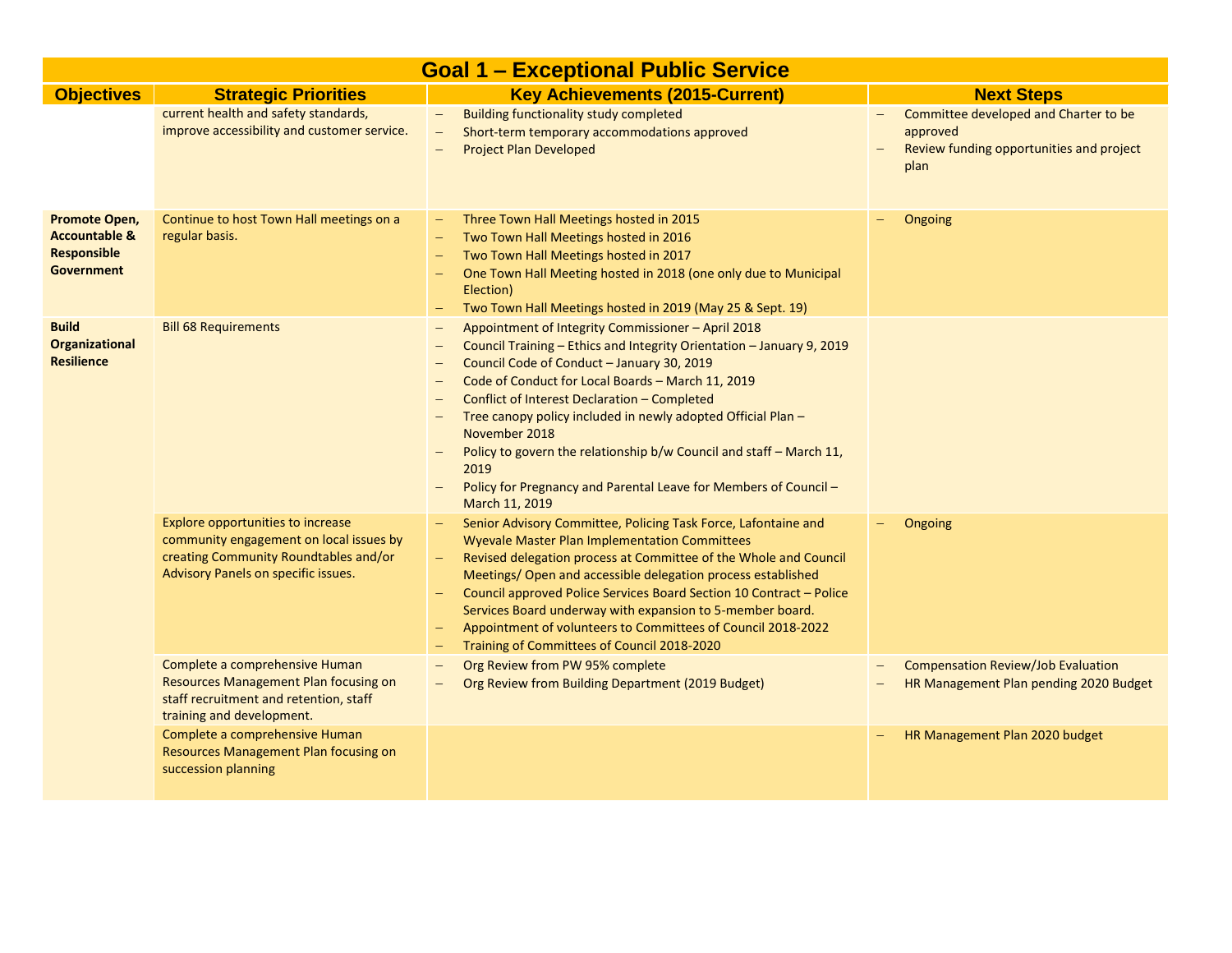| <b>Goal 1 - Exceptional Public Service</b> |                                                                                          |                                                                |                                                                                           |  |  |
|--------------------------------------------|------------------------------------------------------------------------------------------|----------------------------------------------------------------|-------------------------------------------------------------------------------------------|--|--|
| <b>Objectives</b>                          | <b>Strategic Priorities</b>                                                              | <b>Key Achievements (2015-Current)</b>                         | <b>Next Steps</b>                                                                         |  |  |
|                                            | <b>Complete a Staff Training Needs Assessment</b><br>to identify gaps in staffing needs. |                                                                | <b>Staff Training Needs Assessment pending</b><br>$\overline{\phantom{m}}$<br>2020 budget |  |  |
|                                            | Develop and implement a Corporate<br><b>Training Strategy including Team Building</b>    | Corporate-wide Customer Service Training - Completed 2016<br>- |                                                                                           |  |  |
|                                            | <b>Review Performance Management System</b>                                              |                                                                | Performance Management System pending<br>$\qquad \qquad -$<br>2020 budget                 |  |  |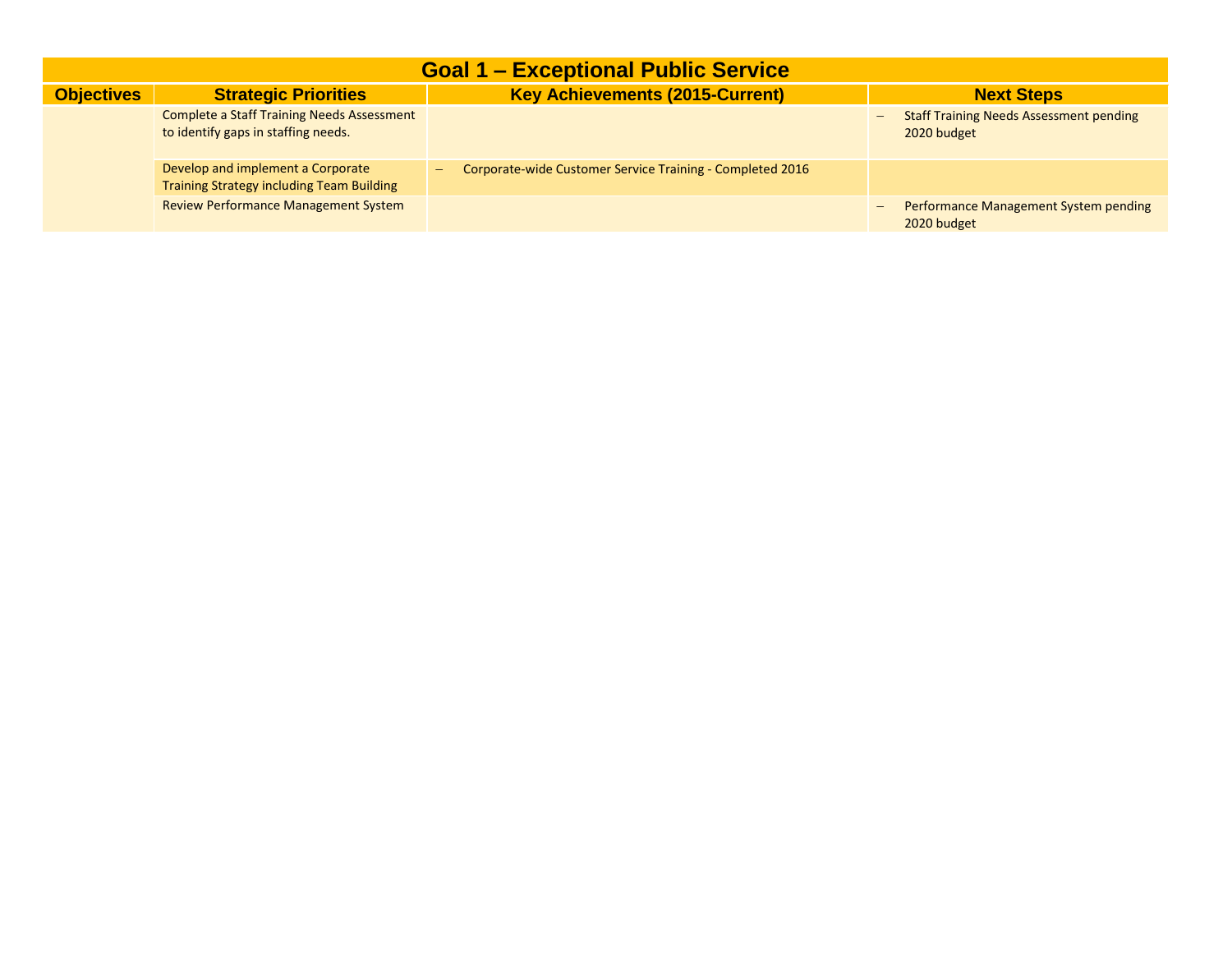| <b>Goal 2 - Economic Prosperity &amp; Opportunity</b>  |                                                                                                                                                                                                                                                                                                                                                                                            |                          |                                                                                                                                                                    |  |                                                                                                                                     |
|--------------------------------------------------------|--------------------------------------------------------------------------------------------------------------------------------------------------------------------------------------------------------------------------------------------------------------------------------------------------------------------------------------------------------------------------------------------|--------------------------|--------------------------------------------------------------------------------------------------------------------------------------------------------------------|--|-------------------------------------------------------------------------------------------------------------------------------------|
| <b>Objectives</b>                                      | <b>Strategic Priorities</b>                                                                                                                                                                                                                                                                                                                                                                |                          | <b>Key Achievements (2015-Current)</b>                                                                                                                             |  | <b>Next Steps</b>                                                                                                                   |
| <b>Grow the Economy</b>                                | Be "Business Ready." Ensure OP &<br>ZBL support growth and<br>development in the right places.<br>Identify opportunities for policy and<br>regulations to support the emerging<br>economy.                                                                                                                                                                                                 |                          | New OP adopted by Council in November 2018<br>New OP submission package received by the County of Simcoe<br>Commencement of comprehensive ZBL review (2019 Budget) |  | Work with County of Simcoe to<br>have new Official Plan approved<br>Review and update Zoning By-<br>law based on new Official Plan. |
|                                                        | Support the efforts of EDCNS and our<br>current economic development<br>initiatives                                                                                                                                                                                                                                                                                                        | $\qquad -$<br>\$50,000   | Financial support provided of local tax levy approved for 2018 (approx.<br>Increase 0.75% of local tax levy in 2019 budget (approx. \$75,000)                      |  |                                                                                                                                     |
|                                                        | Focus commercial and industrial<br>development to existing designated<br>lands                                                                                                                                                                                                                                                                                                             | $\overline{\phantom{m}}$ | New OP adopted by Council in November 2018<br>New OP submission package received by the County of Simcoe<br>Commencement of comprehensive ZBL review (2019 Budget) |  | Work with County of Simcoe to<br>have new Official Plan approved<br>Review and update Zoning By-<br>law based on new Official Plan. |
|                                                        | Recognize and support the retention<br>and expansion of existing local<br>businesses                                                                                                                                                                                                                                                                                                       |                          | In conjunction with EDCNS Initiatives and local priorities                                                                                                         |  | Ongoing support<br>Huronia Airport Study                                                                                            |
|                                                        | Work with EDCNS to identify<br>opportunities to strengthen and<br>support local businesses.                                                                                                                                                                                                                                                                                                |                          |                                                                                                                                                                    |  | Ongoing support                                                                                                                     |
| <b>Support and Strengthen</b><br><b>Local Business</b> | Work with EDCNS to identify new<br>opportunities for economic growth<br>that enables the existing community<br>character to be retained (e.g.<br>culinary tourism, agri-business,<br>sustainable agriculture, artisanal<br>food products, growth of market-<br>based crops, organic farming, value-<br>added agriculture, ecotourism,<br>recreational tourism, adventure<br>tourism, etc.) |                          | EDCNS /Destination Marketing Organization (DMO) Partnerships                                                                                                       |  | Ongoing support                                                                                                                     |
|                                                        | Work with partners to establish a<br>local Food Hub to promote local<br>product processing                                                                                                                                                                                                                                                                                                 |                          | Undertaken at County level with participation by local municipalities<br>Supporting Farm Fresh initiatives                                                         |  | Ongoing support                                                                                                                     |
|                                                        | Work with partners to explore<br>opportunities to create value-added<br>agriculture (e.g. create a distribution<br>hub and supply local stores).                                                                                                                                                                                                                                           |                          | Working in collaboration with Simcoe County.                                                                                                                       |  | Ongoing support                                                                                                                     |
|                                                        | Work with agricultural partners to<br>develop a Tiny Farm Brand and<br>capitalize on the local food<br>movement, culinary tourism and                                                                                                                                                                                                                                                      | <b>Farm Crawls</b>       | EDCNS/DMO Initiatives.<br>Hiring of two summer environmental stewards<br>Construction and planting of Community Gardens                                            |  | Investigate and research<br>feasibility and viability of "made<br>in Tiny" local farmers' market.                                   |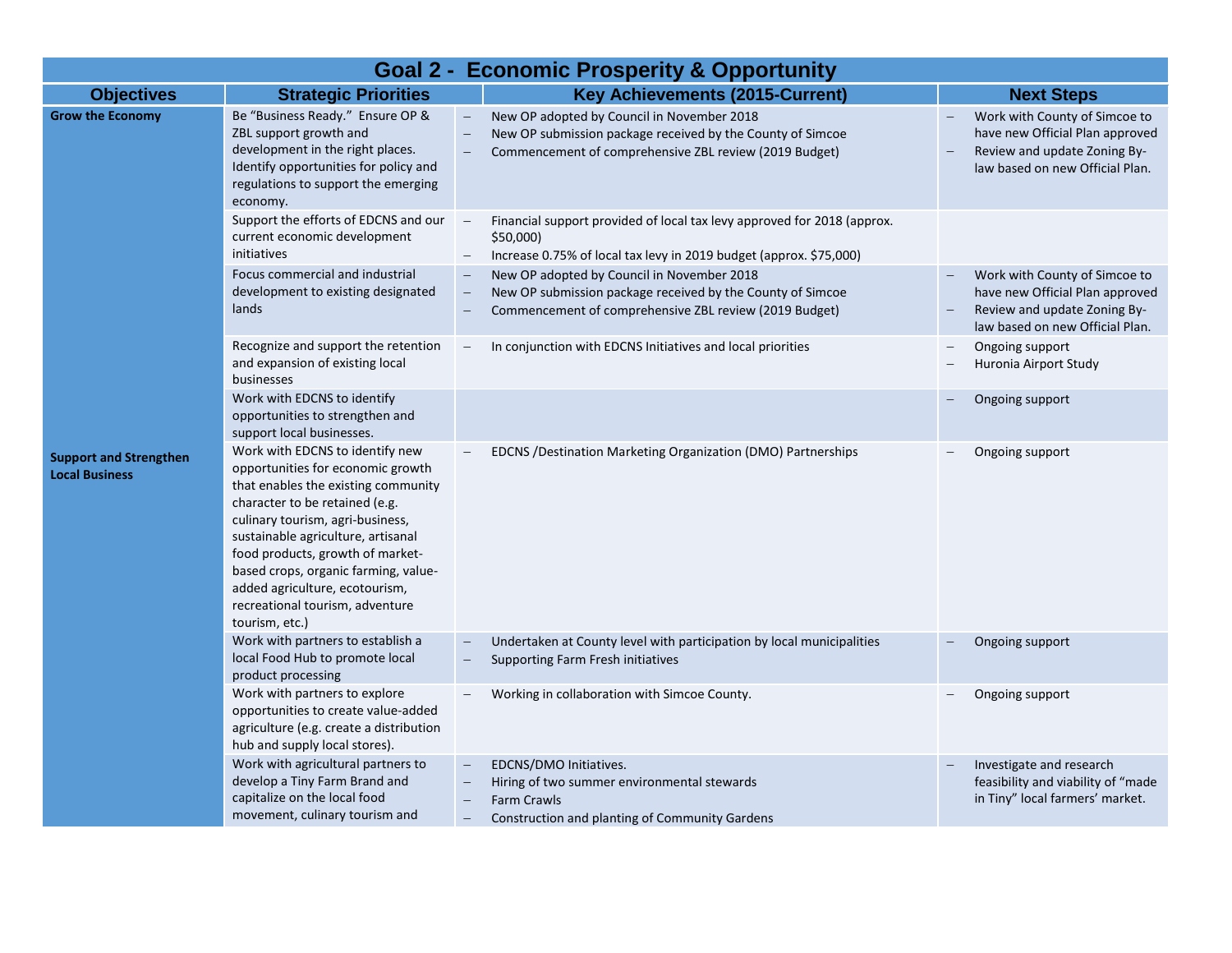| <b>Goal 2 - Economic Prosperity &amp; Opportunity</b> |                                                                                                                                                                                                                            |                                                                                                                                                                                                                                                                 |                                                                                                                                                                                                                                                                                                        |  |  |  |
|-------------------------------------------------------|----------------------------------------------------------------------------------------------------------------------------------------------------------------------------------------------------------------------------|-----------------------------------------------------------------------------------------------------------------------------------------------------------------------------------------------------------------------------------------------------------------|--------------------------------------------------------------------------------------------------------------------------------------------------------------------------------------------------------------------------------------------------------------------------------------------------------|--|--|--|
| <b>Objectives</b>                                     | <b>Strategic Priorities</b>                                                                                                                                                                                                | <b>Key Achievements (2015-Current)</b>                                                                                                                                                                                                                          | <b>Next Steps</b>                                                                                                                                                                                                                                                                                      |  |  |  |
|                                                       | sustainable agriculture and agri-<br>business                                                                                                                                                                              |                                                                                                                                                                                                                                                                 |                                                                                                                                                                                                                                                                                                        |  |  |  |
|                                                       | Work as a key partner with others to<br>develop an Agricultural Food<br><b>Strategy for Central Ontario (County</b><br>of Simcoe, Georgian College)                                                                        |                                                                                                                                                                                                                                                                 | Ongoing support                                                                                                                                                                                                                                                                                        |  |  |  |
| <b>Advocate for Technological</b><br>Advancement      | Improve broadband, high speed access<br>and cellular service to support the growth<br>of home-based business and e-commerce<br>and to improve Township operational<br>efficiency and effectiveness (i.e. SWIFT<br>Project) | Collaboration with County of Simcoe (i.e.: Swift Project)<br>Participation in 'Gap Analysis' North Simcoe/NSCFDC Funding<br>Agreement<br>Township Telecommunications Facility Policy updated<br>Improve Broadband and Cellular Access in Tiny Report to Council | Development of business case<br>to attract Internet Service<br><b>Providers</b><br>Create a task force group with<br>adjacent community and<br>stakeholders to advance plan to<br>meet priority.<br>Seek funding to support Project<br>Manager for the process<br>Issue RFEI for improved<br>broadband |  |  |  |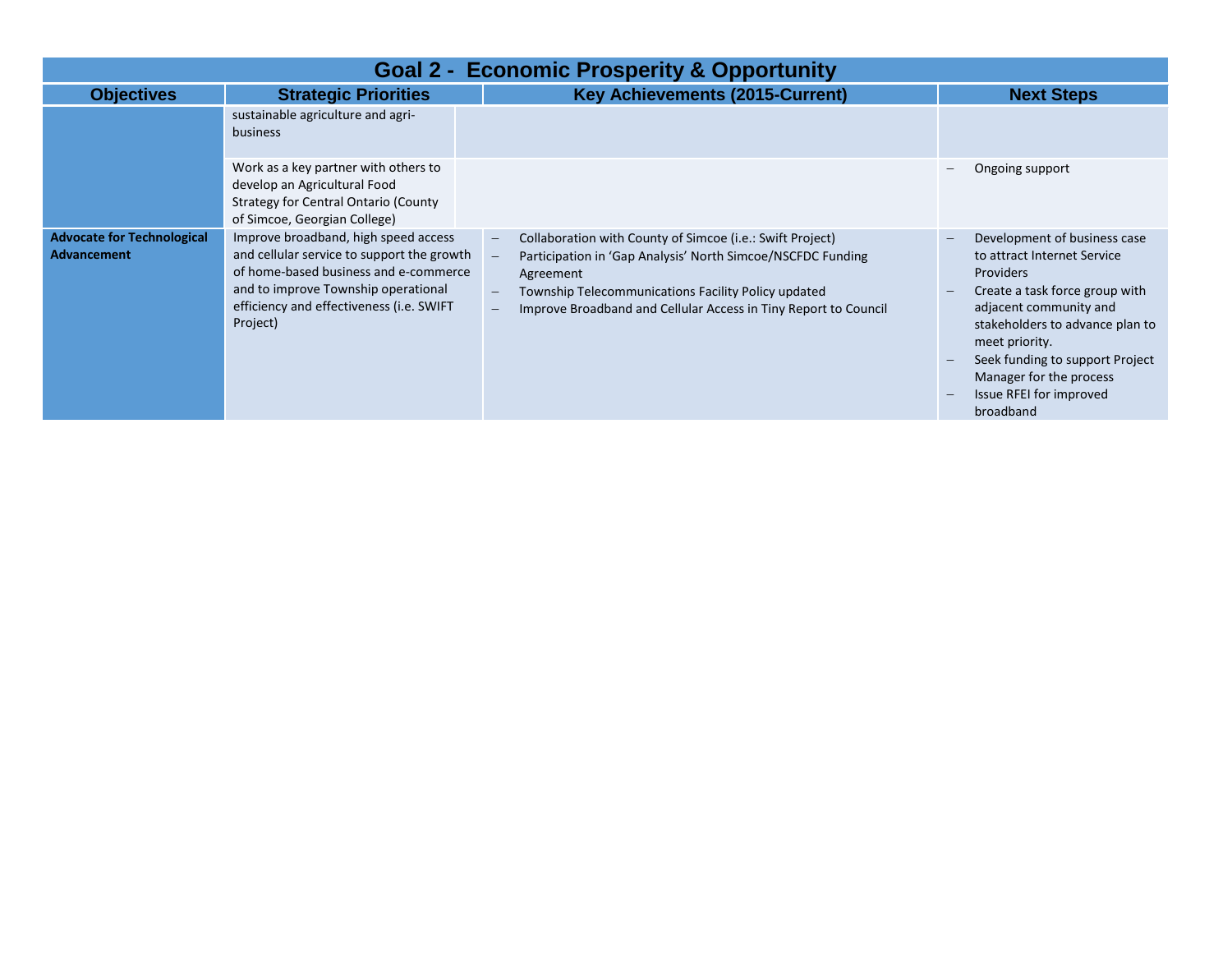|                                           | Goal 3 – Environmental Responsibility and Stewardship                                                                                                                                   |                                                                                                                                                                                                                                                                                                                                                                                                                                                                                                                                                                                                                                                                                                                                                                                                                                                                                                                                                                                                                                                                                                                                                                                                          |                                                                                                                                                                                                                                                                      |  |  |
|-------------------------------------------|-----------------------------------------------------------------------------------------------------------------------------------------------------------------------------------------|----------------------------------------------------------------------------------------------------------------------------------------------------------------------------------------------------------------------------------------------------------------------------------------------------------------------------------------------------------------------------------------------------------------------------------------------------------------------------------------------------------------------------------------------------------------------------------------------------------------------------------------------------------------------------------------------------------------------------------------------------------------------------------------------------------------------------------------------------------------------------------------------------------------------------------------------------------------------------------------------------------------------------------------------------------------------------------------------------------------------------------------------------------------------------------------------------------|----------------------------------------------------------------------------------------------------------------------------------------------------------------------------------------------------------------------------------------------------------------------|--|--|
| <b>Objectives</b>                         | <b>Strategic Priorities</b>                                                                                                                                                             | <b>Key Achievements (2015-Current)</b>                                                                                                                                                                                                                                                                                                                                                                                                                                                                                                                                                                                                                                                                                                                                                                                                                                                                                                                                                                                                                                                                                                                                                                   | <b>Next Steps</b>                                                                                                                                                                                                                                                    |  |  |
| <b>Promote a healthier</b><br>environment | Work with key partners to find<br>an alternative to untreated<br>septage spreading.                                                                                                     | Participation on Provincial Review<br>$\overline{\phantom{0}}$<br>New OP provides policy on septage spreading<br>$\overline{\phantom{0}}$<br>Annual AMO/ROMA/OGRA Conference delegations<br>$\overline{\phantom{m}}$                                                                                                                                                                                                                                                                                                                                                                                                                                                                                                                                                                                                                                                                                                                                                                                                                                                                                                                                                                                     | <b>Pending Provincial Policy Review</b>                                                                                                                                                                                                                              |  |  |
|                                           | Address the issue of public<br>beach access by implementing a<br>comprehensive Beach<br><b>Enjoyment Strategy for Tiny</b><br>(Project BEST)                                            | Implementation of Beach Enjoyment Strategy for Tiny (Project BEST)<br>$\overline{\phantom{m}}$<br>Pilot Parking Strategy - Completed 2016<br>Review of 2016 Pilot Parking Program - Completed November 1, 2016<br>$\overline{\phantom{a}}$<br>Site Tour of Major Beach Parks<br>Expansion of Parking Program, Spring 2017<br>\$25,000 approved in 2017 for 5 beach parks wayfinding master plan<br>Established Municipal Land extent in Plan 691, LAMP<br>$\overline{\phantom{m}}$                                                                                                                                                                                                                                                                                                                                                                                                                                                                                                                                                                                                                                                                                                                       | <b>Ongoing BEST management</b><br>Support for signage delineation &<br>encroachments program                                                                                                                                                                         |  |  |
|                                           | Protect existing water quality by<br>continuing to implement Source<br><b>Water Protection</b>                                                                                          | Completed and ongoing collaboration with the SSEA<br>$\overline{\phantom{m}}$<br><b>Funded Source Water Protection Management Fees</b><br>Water Department adherence to Drinking Water Quality Management<br>Standard and all regulatory requirements<br>Working with SSEA for the monitoring of well results from the well heads                                                                                                                                                                                                                                                                                                                                                                                                                                                                                                                                                                                                                                                                                                                                                                                                                                                                        | Ongoing support<br><b>SSEA to hold Nitrate Information</b><br>session for residents in the LA Well<br>Head Protection area for fertilizer use.                                                                                                                       |  |  |
|                                           | Explore opportunities to<br>advance the Township's<br><b>Environment First philosophy</b><br>(shoreline protection, sand dune<br>and cobble beach preservation;<br>tree cutting by-law) | Support for various environmental initiatives including:<br>- Sustainable Severn Sound/ Severn Sound Environmental Association<br>- Focus on invasive species, water quality, and beach stewardship<br>- Beach Stewardship Groups (Balm, Bluewater, Woodland)<br>- Phragmites management through Lynn Short, Humber College and SSEA<br><b>Invasive Species Coordinator</b><br>- 2017/2018 tree planting at soccer pitches location in partnership with NS<br>Anglers & Hunters<br>- Official Plan adopted (November 2018)<br>- Pollinator Program 2017<br>- Local Food Project (Farm Crawl/Community Garden)<br>Creation and planting of new gardens (10); enhanced gardens (17)<br>- Annual Community Stewardship Initiatives including: invasive species<br>removal, beach clean-up, beach litter pick-up, roadside clean-up, garden<br>beautification and tree planting.<br>- Financial contributions to Farlain Lake Association for removal of Eurasian<br>Watermilfoil in Farlain Lake<br>- Continued partnership with Georgian College (Engineering &<br>Environmental Technologies) for volunteer stewardship opportunities<br>- Participation in PCP Program "Partners for Climate" Protection | <b>Ongoing support</b><br>$\overline{\phantom{m}}$<br>Investigation of funding through<br>Municipalities for Climate Innovation<br>Program to pursue youth<br>environmental stewardship initiatives<br>Participation in Partners in Climate<br>(PCP) through the SSS |  |  |
| Promote a more<br>resilient environment   | Develop Official Plan policies<br>that promote balanced growth<br>and environmental<br>sustainability                                                                                   | New OP adopted by Council in November 2018<br>$\overline{\phantom{a}}$<br>New OP submission package received by the County of Simcoe<br>Commencement of comprehensive ZBL review (2019 Budget)                                                                                                                                                                                                                                                                                                                                                                                                                                                                                                                                                                                                                                                                                                                                                                                                                                                                                                                                                                                                           | Work with County of Simcoe to have<br>new Official Plan approved<br>Review and update Zoning By-law<br>based on new Official Plan.                                                                                                                                   |  |  |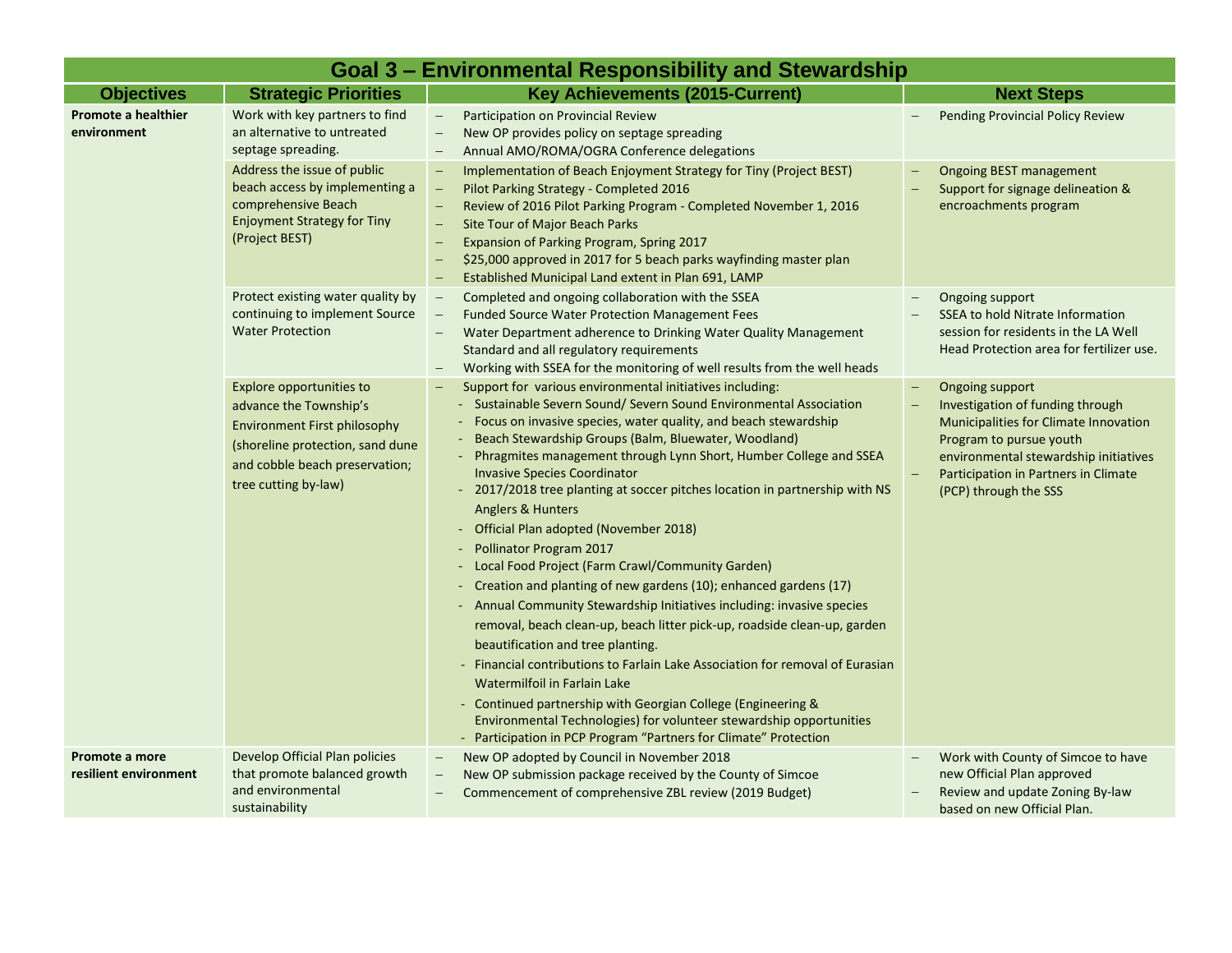| Goal 3 – Environmental Responsibility and Stewardship                                           |                                                                                                                                                                                       |                                                                                                                                                                                                                                                                                                                                                                                                                                                                                                                                                                                                                                                                                                 |                                                                                                                                                                                                                                                                                                                                                                                                                                                                                                                                                                                                                                                               |  |  |
|-------------------------------------------------------------------------------------------------|---------------------------------------------------------------------------------------------------------------------------------------------------------------------------------------|-------------------------------------------------------------------------------------------------------------------------------------------------------------------------------------------------------------------------------------------------------------------------------------------------------------------------------------------------------------------------------------------------------------------------------------------------------------------------------------------------------------------------------------------------------------------------------------------------------------------------------------------------------------------------------------------------|---------------------------------------------------------------------------------------------------------------------------------------------------------------------------------------------------------------------------------------------------------------------------------------------------------------------------------------------------------------------------------------------------------------------------------------------------------------------------------------------------------------------------------------------------------------------------------------------------------------------------------------------------------------|--|--|
| <b>Objectives</b>                                                                               | <b>Strategic Priorities</b>                                                                                                                                                           | <b>Key Achievements (2015-Current)</b>                                                                                                                                                                                                                                                                                                                                                                                                                                                                                                                                                                                                                                                          | <b>Next Steps</b>                                                                                                                                                                                                                                                                                                                                                                                                                                                                                                                                                                                                                                             |  |  |
|                                                                                                 |                                                                                                                                                                                       |                                                                                                                                                                                                                                                                                                                                                                                                                                                                                                                                                                                                                                                                                                 | Continue to ensure Official Plan policies<br>remain current and address existing<br>and emerging issues (i.e. short-term<br>accommodation).                                                                                                                                                                                                                                                                                                                                                                                                                                                                                                                   |  |  |
|                                                                                                 | Continue to support research<br>into conditions that cause<br>invasive species (Lake Huron<br><b>Centre for Coastal Conservation)</b>                                                 | Working collaboratively with County of Simcoe/SSEA<br>Working collaboratively with Farlain Lake Community Association and 2018<br>Sponsorship (\$8000)<br>Funding of shared Invasive Species Coordinator through the SSEA - 2017<br>$\overline{\phantom{m}}$<br><b>Staff Education:</b><br>- Phragmites Workshop - Georgian Bay Forever (May 2 - 2 staff)<br>- Monarch Butterfly Workshop - Wye Marsh (Aug 2 - 2 staff)<br>- Creating an Invasive Plant Management Strategy (Sept. - 3 staff)<br>- Climate Change Tools for Municipalities - SSS (Sept. - 3 staff)<br>Township sponsoring of Aquatic Weedfest.<br>PW working with Council approved projects with Lynn Short, Humber<br>College. | Ongoing partnerships to be explored<br>Ongoing funding and support provided<br>-                                                                                                                                                                                                                                                                                                                                                                                                                                                                                                                                                                              |  |  |
| Improve the quality of<br>municipal infrastructure<br>& use of existing<br>municipal facilities | Continue to invest in and<br>manage municipal assets<br>through ongoing<br>implementation of the<br><b>Township Municipal Asset</b><br>Management Strategy (roads,<br>bridges, parks) | Capital Asset Replacement Strategy, Roads Program, 10-year Capital<br>Planning.<br>Construction of 2 regulation-sized soccer fields, replacing substandard<br>pitches.<br>Received funding through Trans Canada Trail Fund for Conc. 2 E bridge<br>rehabilitation; trails surfacing upgrade; interpretive signage<br>Received funding through Grants Connecting Communities for Bernie<br>LeClair Improvements<br>5-year Roads and Bridges Plan completed<br>Initiated Migration to Digital Radio Platform                                                                                                                                                                                      | Recreation Master Plan to review parks<br>facilities/sports fields, providing long<br>term funding recommendations<br>5-year Roads and Bridges plan ongoing<br>Annual Capital spending based on 5<br>Year Plan, resident input and Roads<br>department audits<br>Investigate and recommend alternate<br>surface treatment options for increased<br>durability and cost reduction<br>All radio systems to be upgraded to<br>digital by 2020 through a one-time<br>funding opportunity<br>Cost estimates for<br>renovations/construction at the Water<br><b>Works Complex</b><br>Investigate Opportunity to Develop a<br><b>Shared Fire Department Training</b> |  |  |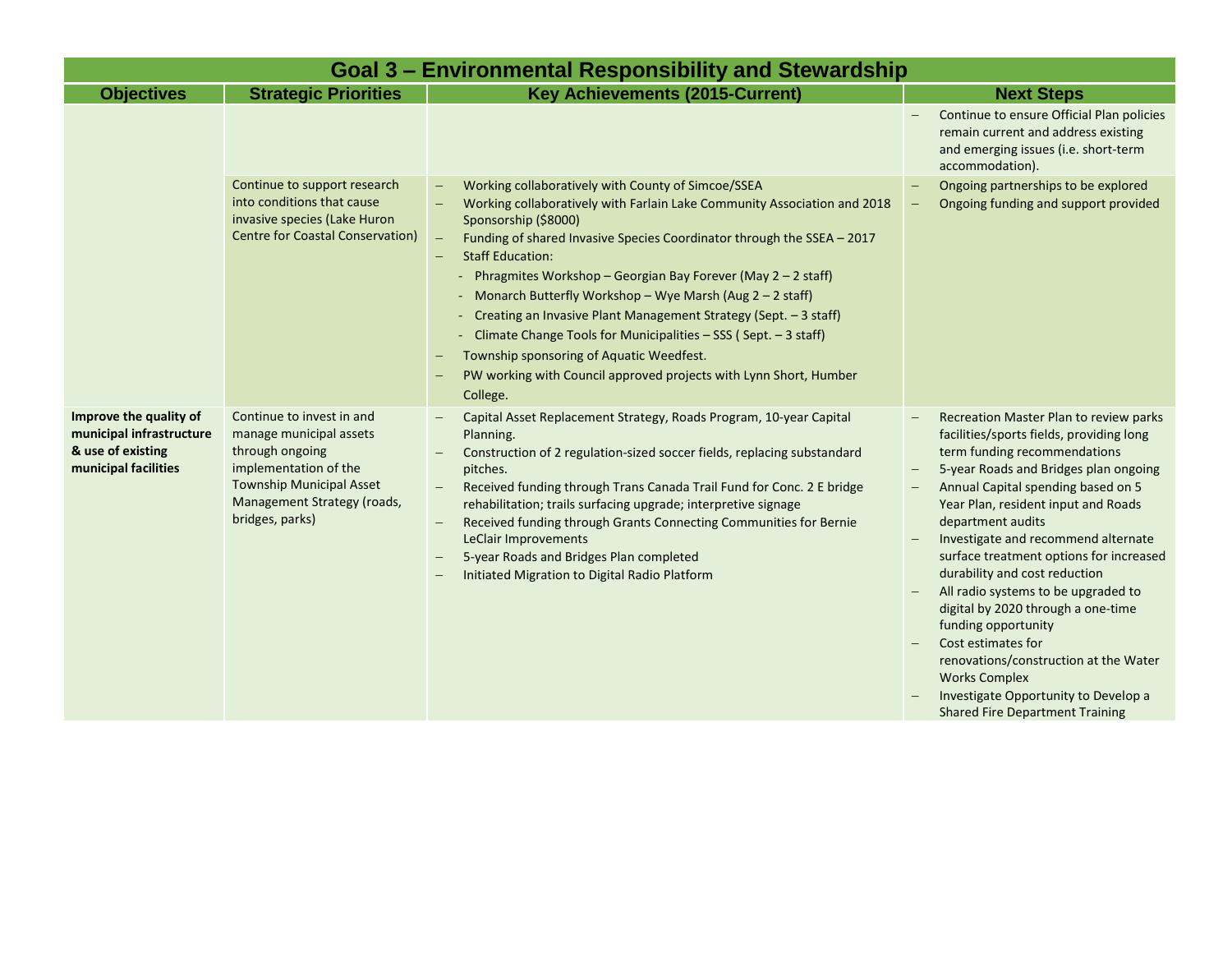|                                                         | Goal 3 – Environmental Responsibility and Stewardship                                                                                       |                                                                                                                                                                                                                                                                                                                                                                                                                                                                                                                                                                                                                                                      |                                                                                                                                                                                                                                     |  |  |
|---------------------------------------------------------|---------------------------------------------------------------------------------------------------------------------------------------------|------------------------------------------------------------------------------------------------------------------------------------------------------------------------------------------------------------------------------------------------------------------------------------------------------------------------------------------------------------------------------------------------------------------------------------------------------------------------------------------------------------------------------------------------------------------------------------------------------------------------------------------------------|-------------------------------------------------------------------------------------------------------------------------------------------------------------------------------------------------------------------------------------|--|--|
| <b>Objectives</b>                                       | <b>Strategic Priorities</b>                                                                                                                 | <b>Key Achievements (2015-Current)</b>                                                                                                                                                                                                                                                                                                                                                                                                                                                                                                                                                                                                               | <b>Next Steps</b>                                                                                                                                                                                                                   |  |  |
|                                                         | Identify opportunities to<br>enhance facilities at existing<br>municipal parks with an<br>emphasis on beachfront parks<br>and public spaces | Review of existing Master Plans for Balm Beach, Lafontaine Beach, Jackson<br>Beach, Woodland Beach, and Bluewater Beach, trails<br><b>Implementation of Parking Strategy</b><br>Implementation of Wyevale Park Master Plan and appointment of Wyevale<br>$\equiv$<br>Park Master Plan Steering Committee<br>Implementation of Lafontaine Beach Park Master Plan and appointment of<br>Lafontaine Beach Park Master Plan Advisory Committee<br>Initiate Major Beach Park Wayfinding Master Plan<br><b>Initiate Recreation Master Plan Project</b><br><b>Mobile Skate Park Program</b><br>Rolling Board Walk installed at Lafontaine Beach as a trial. | <b>Completion of Major Beach Park</b><br><b>Wayfinding Master Plan</b><br><b>Complete Recreation Master Plan</b><br>Investigate Rolling Board Walk at<br>additional beach locations                                                 |  |  |
|                                                         | Develop a strategy to promote<br>increased use of existing<br>community facilities and<br><b>Community Centres</b>                          | Increase winter programing by 133%.<br>Partnerships with recreation providers (Little Kickers, Karate, Ballroom<br>Dancing, Huronia Soccer, Ball Providers)<br>Pickleball-Shuffleboard Fall Programming (4 sessions/week)<br>Fee schedule by-law: waiving of fees for community-based service<br>organizations that support township programming - facility used by Tiny<br>Lions Club & NS Anglers & Hunters<br>Increased programming through contracted fitness and program providers<br>$\overline{\phantom{m}}$                                                                                                                                  | Ongoing                                                                                                                                                                                                                             |  |  |
| <b>Promote Sustainable</b><br><b>Community Planning</b> | Partner with the County of<br>Simcoe to support the<br>development of an Affordable<br><b>Housing Strategy</b>                              | Township staff actively participate in the County's Affordable Housing<br><b>Working Group</b><br>Township provides affordable housing stats to the County on an on-going<br>basis<br>More affordable housing policies included in new OP                                                                                                                                                                                                                                                                                                                                                                                                            | New ZBL to include additional<br>affordable housing permissions.<br><b>Development Charges Background</b><br>Study planned for May 2020 to include<br>impacts of Bill 108 - More Homes, More<br>Choices Act (2019)                  |  |  |
|                                                         | <b>Master Plan implementation</b><br>(Lafontaine, Balm Beach,<br><b>Wyevale and Trails)</b>                                                 | Lafontaine Beach Master Plan Advisory Committee<br>$\overline{\phantom{m}}$<br>Wyevale Park Master Plan Steering Committee.<br>Installation of accessible playground, pavilion and bocce ball courts at<br>Lafontaine Beach Park.                                                                                                                                                                                                                                                                                                                                                                                                                    | Tender for washroom and trails at<br>Lafontaine Beach Park (2020/1)<br>Complete trail network and delineation<br>for Lafontaine Beach Park (2019<br>Capital)<br>Comprehensive review through<br><b>Recreation Master Plan Study</b> |  |  |
|                                                         | Review the existing permitting<br>and planning process with a<br>view to streamlining and<br>simplifying the approval process               | All Building Permit Applications and Septic Permit Applications have been<br>updated in order to make them more user friendly<br>All Applications are available on the Township website<br>The Planning & Development webpage has been revised and updated<br>Fact Sheets have been developed (i.e. Building on a Vacant Lot, Beach<br>Ownership, Secondary Apartments, etc.) and are available on the Township<br>website and the Municipal Office<br><b>Electronic conversion of Entrance Permitting</b>                                                                                                                                           | Continue to evaluate Building and<br>Planning process to ensure simple and<br>streamlined approach                                                                                                                                  |  |  |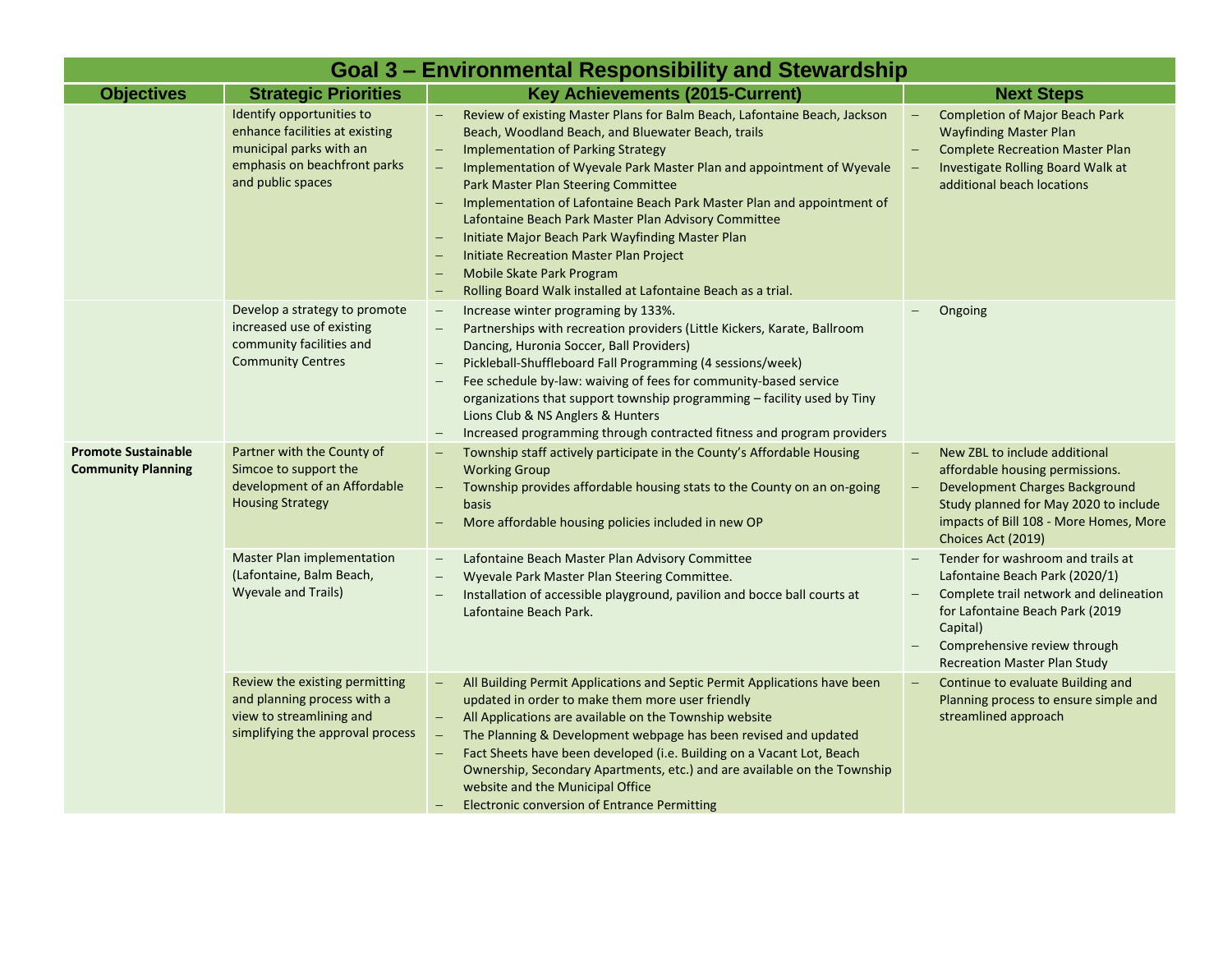| Goal 3 – Environmental Responsibility and Stewardship |                             |                                                                                                                                                                                                                                                                                                                                                             |                   |  |
|-------------------------------------------------------|-----------------------------|-------------------------------------------------------------------------------------------------------------------------------------------------------------------------------------------------------------------------------------------------------------------------------------------------------------------------------------------------------------|-------------------|--|
| <b>Objectives</b>                                     | <b>Strategic Priorities</b> | <b>Key Achievements (2015-Current)</b>                                                                                                                                                                                                                                                                                                                      | <b>Next Steps</b> |  |
|                                                       |                             | Developed a self-serve zoning tool (Interactive Zoning Map) for the<br>$\overline{\phantom{0}}$<br>Township website that allows users to easily search the zoning of a<br>property<br>Sewage Re-inspection Letter revised to make it easier to understand and<br>provide additional education on private sewage systems<br>Delegation authority By-law 2019 |                   |  |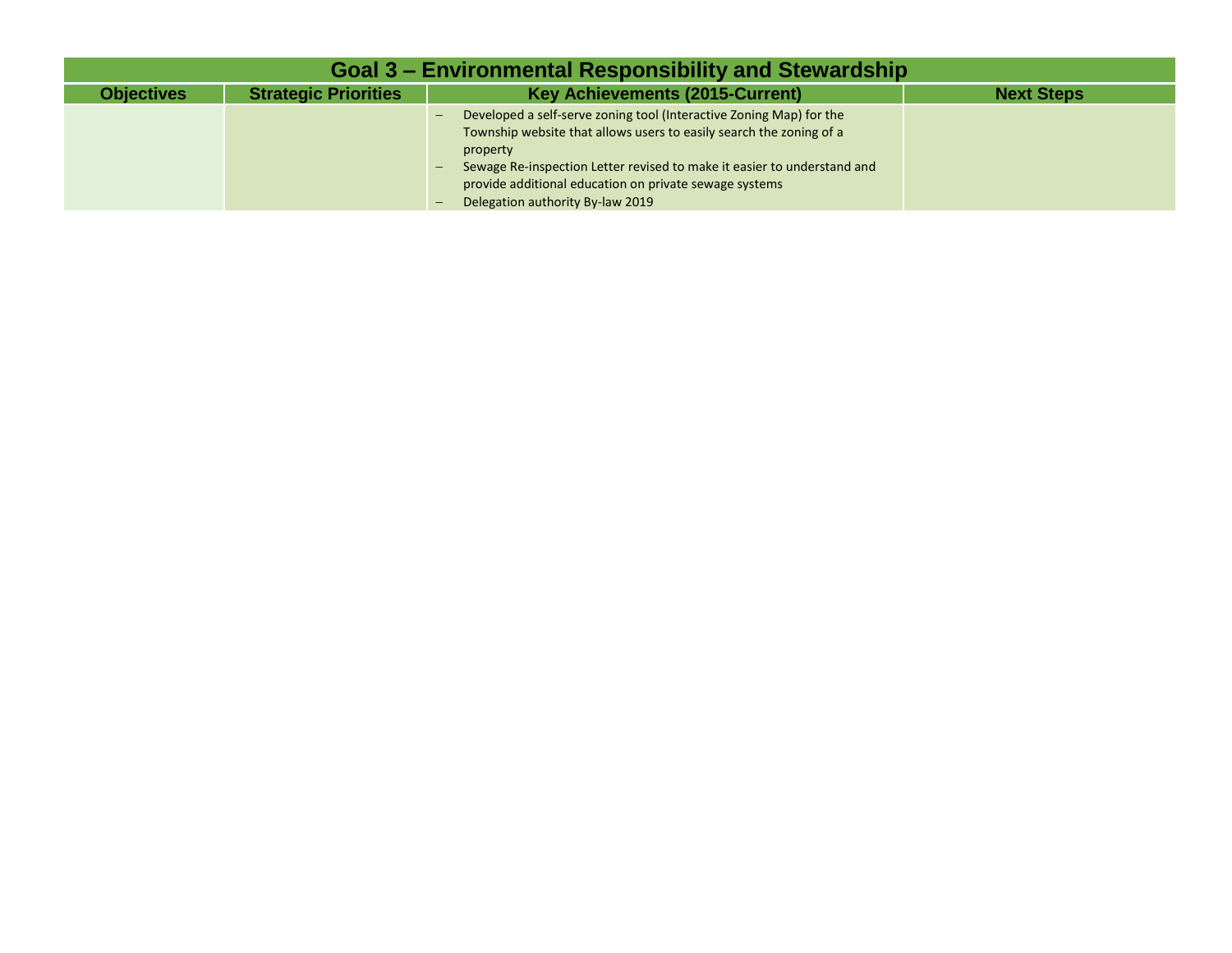|                                                              |                                                                                                                                                            | Goal 4 - Community Health, Safety and Well-being                                                                                                                                                                                                                                                                                                                                                                                                                                                                                                                                                                                                                                                                                                                                                                                                                                                                                                                                                                                                                                                                                                                                                    |                                                                                                                                                 |
|--------------------------------------------------------------|------------------------------------------------------------------------------------------------------------------------------------------------------------|-----------------------------------------------------------------------------------------------------------------------------------------------------------------------------------------------------------------------------------------------------------------------------------------------------------------------------------------------------------------------------------------------------------------------------------------------------------------------------------------------------------------------------------------------------------------------------------------------------------------------------------------------------------------------------------------------------------------------------------------------------------------------------------------------------------------------------------------------------------------------------------------------------------------------------------------------------------------------------------------------------------------------------------------------------------------------------------------------------------------------------------------------------------------------------------------------------|-------------------------------------------------------------------------------------------------------------------------------------------------|
| <b>Objectives</b>                                            | <b>Strategic Priorities</b>                                                                                                                                | <b>Key Achievements (2015-Current)</b>                                                                                                                                                                                                                                                                                                                                                                                                                                                                                                                                                                                                                                                                                                                                                                                                                                                                                                                                                                                                                                                                                                                                                              | <b>Next Steps</b>                                                                                                                               |
| <b>Advocate Responsibly for</b><br><b>Better Health Care</b> | Advocate for better health care for residents by<br>working collaboratively to recruit primary health<br>care community clinics and clinicians to the Area | $\equiv$<br>Participation in North Simcoe healthcare forums(s)<br>advocating for local services/local hospital funding.<br>Funding provided for Georgian Bay General Hospital and<br>Physician Recruitment<br>Affordable Recreation Program<br>National Health and Fitness Day<br>Adoption of Breastfeeding Friendly Place Policy                                                                                                                                                                                                                                                                                                                                                                                                                                                                                                                                                                                                                                                                                                                                                                                                                                                                   | Review annually<br>$\equiv$<br>Continue to support the creation of an<br>Ontario Health Team for North Simcoe                                   |
| <b>Promote Active Living</b><br>through Recreation           | Complete a Parks & Recreation Master Plan                                                                                                                  | Funded 2017 (\$75,000)<br>$\overline{\phantom{0}}$<br>Consultant hired and project initiated<br>$\overline{\phantom{0}}$<br>Senior Recreation opportunities provided through 2016<br>۳<br>Grant (Pickleball/Shuffleboard)<br>Soccer programming for children and youth expanded to 3<br>seasons (spring/summer/fall)<br>Completion of 2 regulation sized soccer pitches along with<br>walking loop trail<br>Dog Park at CBO Park<br>Continued delivery of day camps (summer/March break),<br>skate park, skating, swimming, tennis, golf, soccer<br>programs, and fitness classes<br>National Health & Fitness Day in June<br>Initiating a Beach Park Wayfinding Master Plan<br>Support/sponsorship of (4) Parks/ball Associations by<br>۳<br>waiving of fees for sports fields<br>Soccer for Life Grant and subsequent partnership with<br><b>Huronia Soccer Foundation</b><br>Support of Wyevale Disc Golf Project in Wyevale Park in<br>conjunction with Wyevale Public School<br>Installation of accessible playground and bocce ball court<br>at Lafontaine Beach Park<br>Installation of pavilion and walking paths at Lafontaine<br>۳<br><b>Beach Park</b><br>2019 Summer Playground Program | Approval of Recreation Master Plan                                                                                                              |
|                                                              | Implement the Trails and Active Transportation<br>Plan to improve walkability and active lifestyles                                                        | <b>Trails Wayfinding Study</b><br>$\overline{\phantom{0}}$<br>Through the bench program, installed benches providing<br>rest stops along trail<br>Defined and surfaced (wood chips) loop trail next to<br>soccer pitches<br>Implementation of Accessible paths at Toanche, LA Park,<br>LA Beach, Jackson Park<br>Development of Tiny Trail through funding received from<br>the TCT and County (four grants)                                                                                                                                                                                                                                                                                                                                                                                                                                                                                                                                                                                                                                                                                                                                                                                        | Trans Canada Trails funding application<br>to:<br>- Upgrade surface between Conc. 3 E<br>and Town line<br>Re-development of Bernie LeClair Park |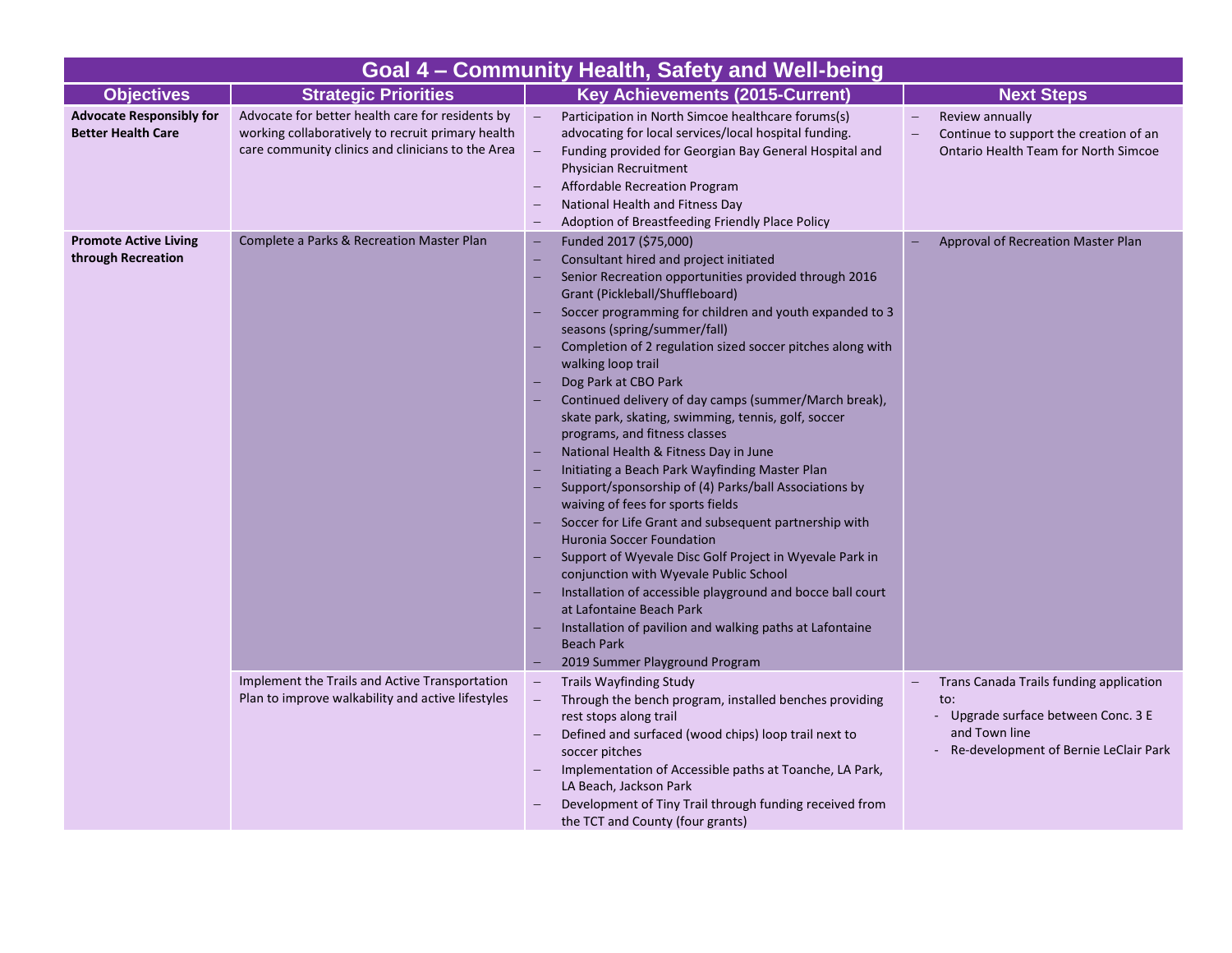| Goal 4 - Community Health, Safety and Well-being   |                                                                                                                                                                                             |                                                                                                                                                                                                                                                                                                                                                                                                                                                                                                                                                                                                                                                                                                                                                                                 |                                                                                                                                                                                                                                                                                                                                                                                                                                                                                    |  |  |
|----------------------------------------------------|---------------------------------------------------------------------------------------------------------------------------------------------------------------------------------------------|---------------------------------------------------------------------------------------------------------------------------------------------------------------------------------------------------------------------------------------------------------------------------------------------------------------------------------------------------------------------------------------------------------------------------------------------------------------------------------------------------------------------------------------------------------------------------------------------------------------------------------------------------------------------------------------------------------------------------------------------------------------------------------|------------------------------------------------------------------------------------------------------------------------------------------------------------------------------------------------------------------------------------------------------------------------------------------------------------------------------------------------------------------------------------------------------------------------------------------------------------------------------------|--|--|
| <b>Objectives</b>                                  | <b>Strategic Priorities</b>                                                                                                                                                                 | <b>Key Achievements (2015-Current)</b>                                                                                                                                                                                                                                                                                                                                                                                                                                                                                                                                                                                                                                                                                                                                          | <b>Next Steps</b>                                                                                                                                                                                                                                                                                                                                                                                                                                                                  |  |  |
| <b>Enhance community</b><br>services for Residents | Expand cycling routes and multi-use trails (Lake<br>Loop) with signage (Share the Road)<br>Explore opportunities to enhance senior services<br>by completing a Seniors Strategy through the | $\equiv$<br>Rolling Board Walks installed at Lafontaine Beach<br>Trails Wayfinding Study - Completed 2016<br>Installation of 13 Share the Road Signs on Champlain Road<br>÷<br>Exploring Great Lakes Waterfront Trails expansion<br>۰<br>Formation of Senior Advisory Committee - Completed<br>$\overline{\phantom{0}}$<br>2016                                                                                                                                                                                                                                                                                                                                                                                                                                                 | Ongoing, including Major Beach Park<br><b>Wayfinding Plan</b><br>Working collaboratively with North<br><b>Simcoe and County</b><br>Review implementation of Bike lanes at<br>time of road construction based on<br>capital funding and Recreation/Planning<br>input<br>Investigation of funding through the<br><b>Ontario Municipal Cycling Program</b><br>Established preliminary routes for the<br><b>GLWT</b> to be formalized for<br>implementation in 2020.<br>$-$<br>Ongoing |  |  |
| (Youth, Seniors)                                   | establishment of a Senior Advisory Committee                                                                                                                                                | Seniors' Strategy Development - in process/Funding<br>$\qquad \qquad -$<br>through grant application<br>Local Aging Plan received by Council in March 2017<br>Senior Symposium held in March 2017, launching Local<br>Aging Plan (120 in attendance)<br>Successful grant received (\$8000) to offer a Senior<br>Speaker Series to community (7 sessions on senior related<br>matters) - Sept 2017 - March 2018<br>Senior Advisory Committee has had 6 meetings<br>Senior Symposium held annually to update on aging plan<br>and recognize senior contributions<br>New Seniors of the Year Award presented in June 2018<br>Creation of new North Simcoe Senior Coalition<br>$\overline{\phantom{0}}$<br>Member of Age-Friendly Municipal Champions Network -<br>County of Simcoe |                                                                                                                                                                                                                                                                                                                                                                                                                                                                                    |  |  |
|                                                    | Explore opportunities to improve Youth<br>Programming by establishing a Youth Advisory<br>Council                                                                                           | <b>Bursary Program</b><br>Youth programming offered in July and August 2017 -40<br>÷<br>participants.<br>Hiring of contract Youth Coordinator<br>Offering a series of drop-in programs to youth $12 - 18$<br>PRO grant (\$3500) and mentorship for development of<br><b>Youth Council</b><br>Appoint of Youth to Advisory Committee (March 2019)<br>"Tiny Teens - On the Go to Healthy Active Living" funded<br>through grant                                                                                                                                                                                                                                                                                                                                                   | <b>Expansion of Youth Soccer Program</b><br>through Soccer for Life Grant                                                                                                                                                                                                                                                                                                                                                                                                          |  |  |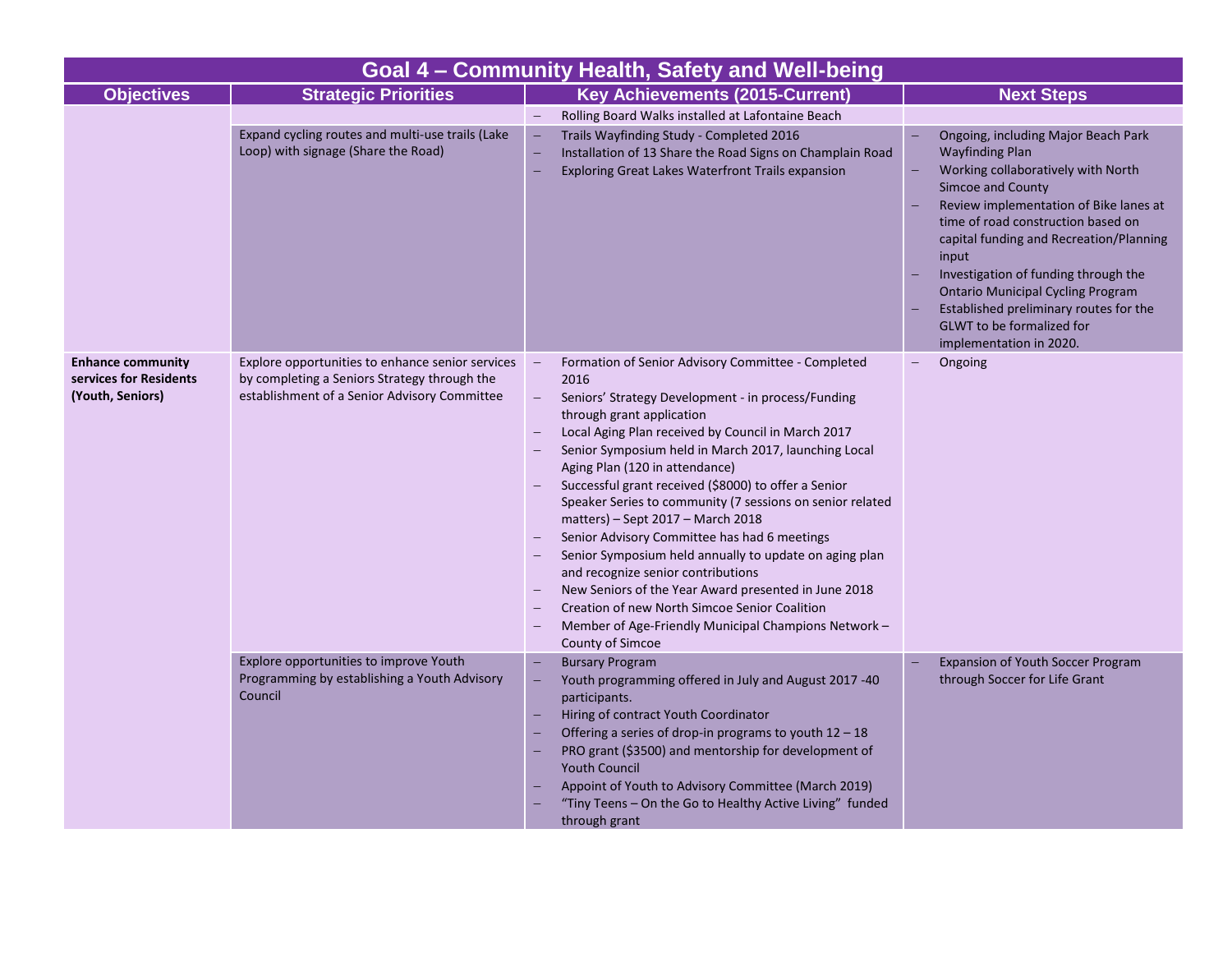| Goal 4 – Community Health, Safety and Well-being                  |                                                                                                                                                                                        |                                               |                                                                                                                                                                                                                                                                                                                                                                                                                                                                                                                                                                                                                                                                                                                                                                                                                                                                                                                                                                                                                                                                                                                                                                                   |  |                                                                                                                                        |  |
|-------------------------------------------------------------------|----------------------------------------------------------------------------------------------------------------------------------------------------------------------------------------|-----------------------------------------------|-----------------------------------------------------------------------------------------------------------------------------------------------------------------------------------------------------------------------------------------------------------------------------------------------------------------------------------------------------------------------------------------------------------------------------------------------------------------------------------------------------------------------------------------------------------------------------------------------------------------------------------------------------------------------------------------------------------------------------------------------------------------------------------------------------------------------------------------------------------------------------------------------------------------------------------------------------------------------------------------------------------------------------------------------------------------------------------------------------------------------------------------------------------------------------------|--|----------------------------------------------------------------------------------------------------------------------------------------|--|
| <b>Objectives</b>                                                 | <b>Strategic Priorities</b>                                                                                                                                                            |                                               | <b>Key Achievements (2015-Current)</b>                                                                                                                                                                                                                                                                                                                                                                                                                                                                                                                                                                                                                                                                                                                                                                                                                                                                                                                                                                                                                                                                                                                                            |  | <b>Next Steps</b>                                                                                                                      |  |
|                                                                   | Work with adjacent municipalities to improve<br>public transportation within the Township and<br>across the County and beyond                                                          | $\equiv$                                      | Participation in County-wide review<br>Launching of LINX (Simcoe Public Transit from NS to<br>Barrie)                                                                                                                                                                                                                                                                                                                                                                                                                                                                                                                                                                                                                                                                                                                                                                                                                                                                                                                                                                                                                                                                             |  | Investigation of funding through the<br><b>Ontario Municipal Cycling Program</b>                                                       |  |
|                                                                   | <b>Accessibility Initiatives</b>                                                                                                                                                       | -<br>٢<br>٠<br>۳                              | Installation of Portable Recreation Path (Mobi-Mat) at<br>Balm Beach, Sept. 2015<br>Balm Beach Mobi-Mat Ribbon Cutting Ceremony - June 1,<br>2016<br>Accessible Picnic Tables - 2 at each of the five major<br>beach parks - 2016<br>Installation of Portable Accessible Washroom at Wyevale<br>Park - 2016<br>Purchase of Land Use Mobi-Mat - 2016<br>Access Awareness Week Event - June 2, 2017<br>Installation of Portable Recreation Path (Mobi-Mat) at<br>Jackson Park - Aug. 2017<br>Funding to local accessible transportation services<br>(Wheels 4 Wheels, Community Reach - Transportation<br>Linking Communities Program)<br>Funding set aside from Accessibility Capital Reserve for<br>accessible park features - 2016 & 2017<br>OMSSA Municipal Accessibility Award - 2017<br>Recognition from the Accessibility Directorate of Ontario<br>for achievements.<br>Installation of fully accessible playground at Lafontaine<br>Beach Park - October 2017<br>Accessible Customer Service and AODA training - staff,<br>volunteers, third party (ongoing)<br>Implementation of accessible paths at Toanche,<br>Lafontaine Park, Lafontaine Beach Park and Jackson Park. |  | Seek out future funding opportunities<br>Investigate other areas for the rolling<br>board walk for accessibility to beach<br>areas.    |  |
| Enrich our Community<br>through culture, heritage<br>and the arts | Work with community partners to identify<br>opportunities to showcase and profile the<br>Native, Métis and Francophone cultures that are<br>an important part of our cultural heritage | $\overline{\phantom{m}}$<br>$\qquad \qquad -$ | Support/partnership/funding of local special/cultural<br>events 2016 (i.e.: Festival de Loup)<br>Support of 2017 Festival du Loup<br>Support of 2018/2019 Festival du Loup and Noel au<br>Village<br>Support of Art Quest with the creation and installation of<br>150 Mural on Robert Robitaille Pavilion July 2017<br>Support of Balm Beach Events throughout summer 2017<br>Support of Balm Beach Family Fun Day and Summer<br>Events 2018/2019                                                                                                                                                                                                                                                                                                                                                                                                                                                                                                                                                                                                                                                                                                                                |  | Ongoing<br>Continue to support the joint cultural<br>alliance and ongoing arts and culture-<br>based collaboration across the Township |  |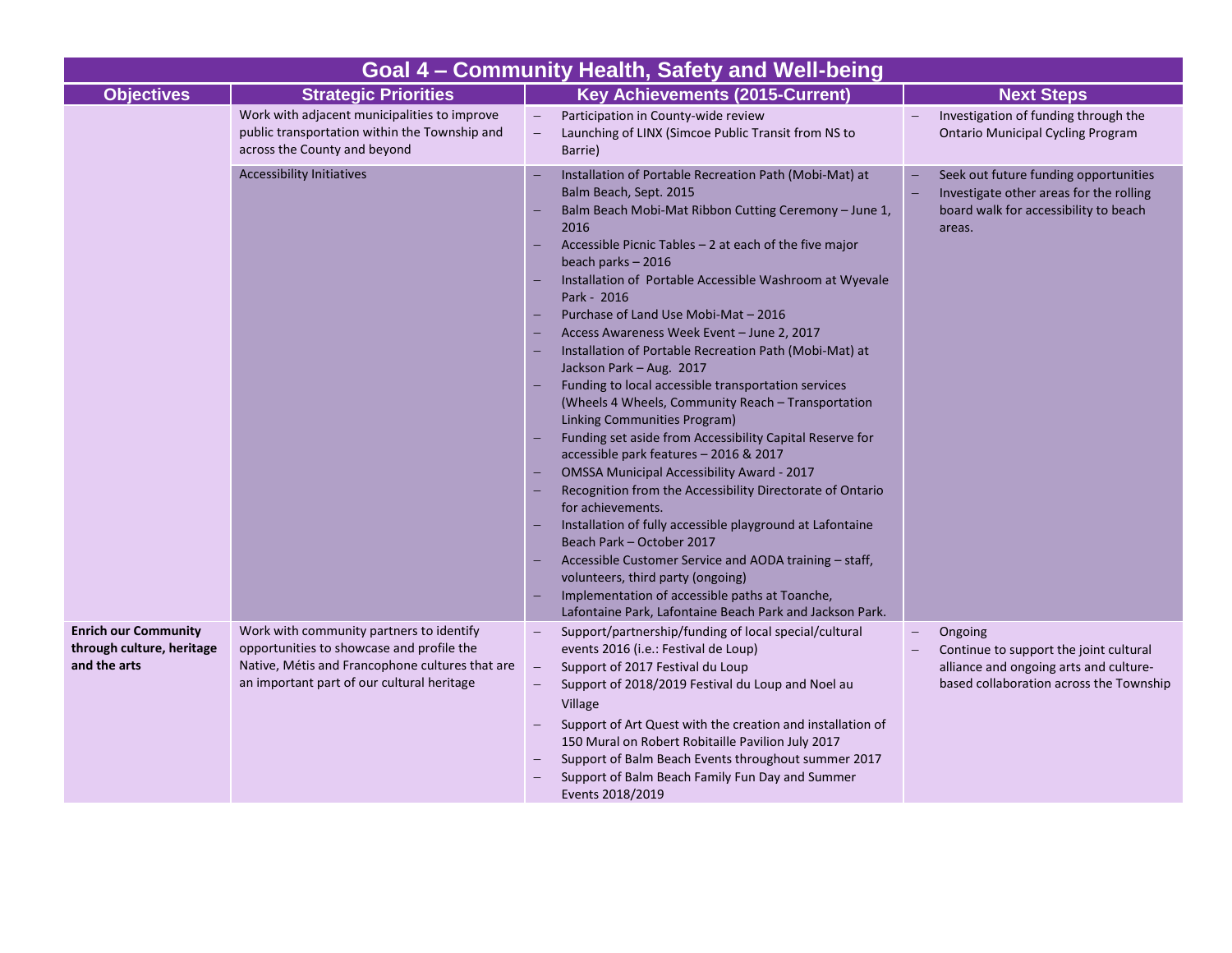| Goal 4 - Community Health, Safety and Well-being |                                                                                                                                                                                  |                                                                                                                                                                                                                                                                                                                                                                                                                                                                                                                                                                                                       |                                                                                                                                                                                                                                                                                                                                                                                                                                                                                                                                                                                    |  |  |
|--------------------------------------------------|----------------------------------------------------------------------------------------------------------------------------------------------------------------------------------|-------------------------------------------------------------------------------------------------------------------------------------------------------------------------------------------------------------------------------------------------------------------------------------------------------------------------------------------------------------------------------------------------------------------------------------------------------------------------------------------------------------------------------------------------------------------------------------------------------|------------------------------------------------------------------------------------------------------------------------------------------------------------------------------------------------------------------------------------------------------------------------------------------------------------------------------------------------------------------------------------------------------------------------------------------------------------------------------------------------------------------------------------------------------------------------------------|--|--|
| <b>Objectives</b>                                | <b>Strategic Priorities</b>                                                                                                                                                      | <b>Key Achievements (2015-Current)</b>                                                                                                                                                                                                                                                                                                                                                                                                                                                                                                                                                                | <b>Next Steps</b>                                                                                                                                                                                                                                                                                                                                                                                                                                                                                                                                                                  |  |  |
|                                                  | Improve wayfinding and signage throughout the<br>Township and beyond by promoting a consistent<br>and high-quality standard                                                      | $\equiv$<br>Trails Wayfinding Study - Completed 2016<br>Trails signage installation<br>Funding received from TCT for (4) interpretive signs to be<br>۳<br>installed at Trailheads                                                                                                                                                                                                                                                                                                                                                                                                                     | Major Beach Park Wayfinding Plan<br>TCT Grant submitted for interpretive<br>bridge signage                                                                                                                                                                                                                                                                                                                                                                                                                                                                                         |  |  |
| <b>Enhance public safety</b><br>and security     | Develop a Master Fire Plan to evaluate the<br>current service delivery model and to identify<br>future fire protection requirements based on<br>sound risk management principles | Master Fire Plan Presented to Council in 2018 - Approved<br>Recommendations Implemented<br>Presented an updated Fire Prevention Policy to<br>Committee of the Whole, August 28, 2017 and<br>implemented<br>Operational Review undertaken with recommendations<br>implemented under Council directed in 2018.                                                                                                                                                                                                                                                                                          |                                                                                                                                                                                                                                                                                                                                                                                                                                                                                                                                                                                    |  |  |
|                                                  | Continue to develop emergency planning and<br>preparedness programs to enhance community<br>safety and resiliency                                                                | Full Compliance - Emergency Management and Civil<br><b>Protection Act requirements completed</b><br>Enhanced emergency communications systems including<br>HAM/Second Tower/ Everbridge (Tiny Connect)<br>Completed emergency management exercise involving<br>allied agencies (Police, Paramedic Services, Provincial Park<br>Wardens and Public Works)<br>Continue to meet or exceed requirements of EMCPA<br>Continuing work on Emergency Management Plan to<br>develop and maintain business continuity planning and<br>communications.<br>Initiated External Emergency Plan review (2019 Budget) | Analog/ digital repeaters being installed.<br>Presently moving municipality to migrate<br>to a digital radio platform<br>Development of departmental business<br>continuity planning to ensure continuity<br>of government in emergency situations<br>Development of Emergency<br>Information/Crisis Communication Plan<br>in conjunction with Emergency<br><b>Information Officer and Communications</b><br>Coordinator<br>Consult CEMC's & CAO's within North<br>Simcoe<br>Explore opportunity for a shared<br><b>Emergency Management Planner within</b><br><b>North Simcoe</b> |  |  |
|                                                  | Assess and validate emergency response core<br>services to meet or exceed reasonable public<br>expectations.                                                                     | Fire Master Plan Completed.<br>$\qquad \qquad -$<br>4-wheel drive brush truck was added to the fire<br>department fleet providing response capability to<br>dwellings served by private and unassumed roads.<br>Successful recruitment in 2018 resulting in 15 new<br>firefighter recruits, bringing the department to a full<br>compliment.                                                                                                                                                                                                                                                          | Developing an updated Establishing and<br><b>Regulating By-law</b><br>Continue with recurring and targeted<br>recruitment efforts annually<br>Review/Update North Simcoe Aid<br>Agreement<br>Explore opportunities to enter into<br>shared/joint use of specialized<br>equipment i.e. Elevating Devices<br>Review of Fire Departments participation<br>in Tired Medical Responses                                                                                                                                                                                                  |  |  |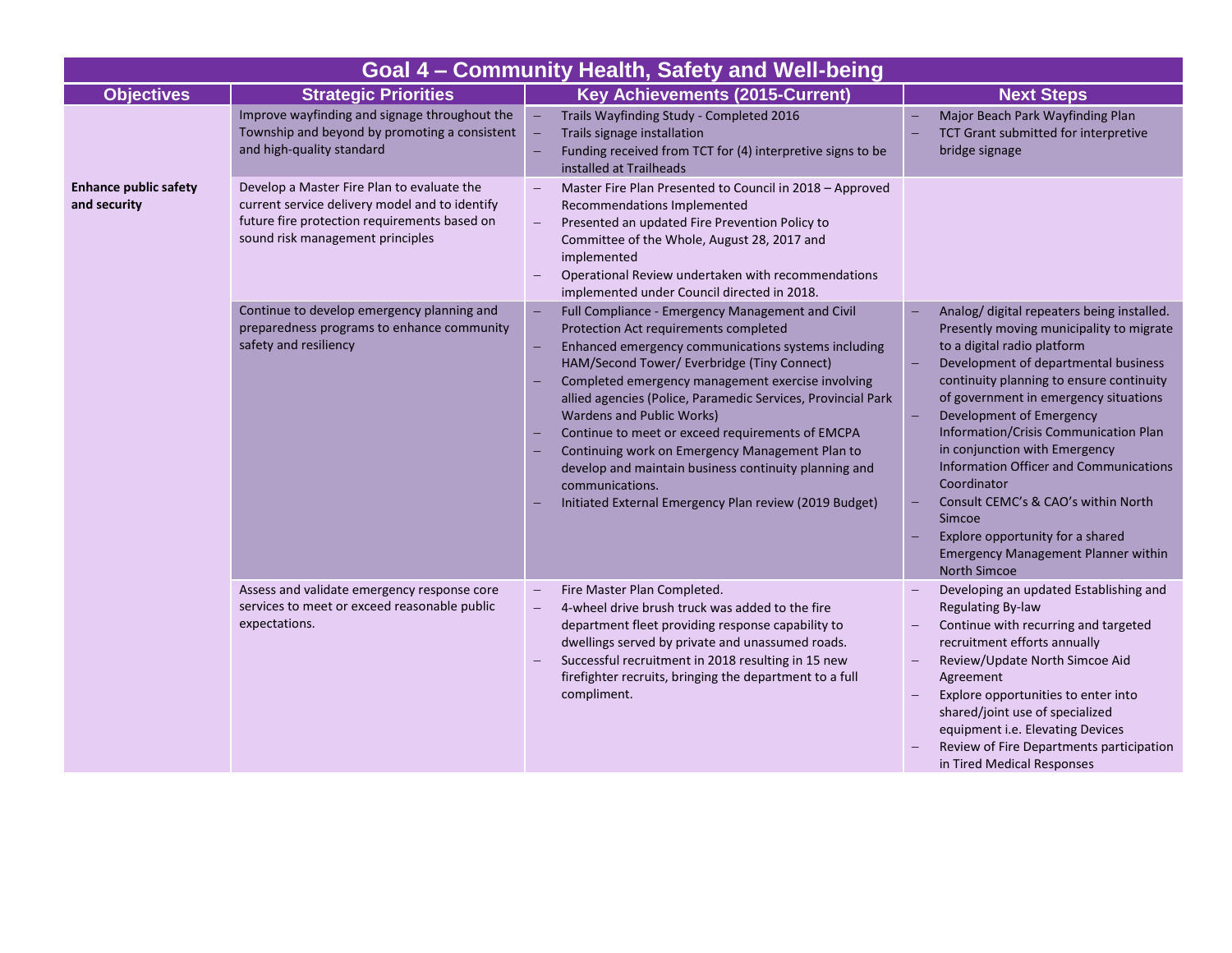| Goal 5 – An Engaged, Informed and Connected Community     |                                                                                                                           |                                                                                                                                                                                                                                                                                                                                                                                                                                                                                                                                                                                                                                                                                                                                                                                                                                                                                                                                                                                                                                                                                                                                                                                                                                                                                                                                                                                                                                                                                                                                                                                                   |                                                                                                                                                                                                                                                                                                                                                                                                                                          |  |  |
|-----------------------------------------------------------|---------------------------------------------------------------------------------------------------------------------------|---------------------------------------------------------------------------------------------------------------------------------------------------------------------------------------------------------------------------------------------------------------------------------------------------------------------------------------------------------------------------------------------------------------------------------------------------------------------------------------------------------------------------------------------------------------------------------------------------------------------------------------------------------------------------------------------------------------------------------------------------------------------------------------------------------------------------------------------------------------------------------------------------------------------------------------------------------------------------------------------------------------------------------------------------------------------------------------------------------------------------------------------------------------------------------------------------------------------------------------------------------------------------------------------------------------------------------------------------------------------------------------------------------------------------------------------------------------------------------------------------------------------------------------------------------------------------------------------------|------------------------------------------------------------------------------------------------------------------------------------------------------------------------------------------------------------------------------------------------------------------------------------------------------------------------------------------------------------------------------------------------------------------------------------------|--|--|
| <b>Objectives</b>                                         | <b>Strategic Priorities</b>                                                                                               | <b>Key Achievements (2015-Current)</b>                                                                                                                                                                                                                                                                                                                                                                                                                                                                                                                                                                                                                                                                                                                                                                                                                                                                                                                                                                                                                                                                                                                                                                                                                                                                                                                                                                                                                                                                                                                                                            | <b>Next Steps</b>                                                                                                                                                                                                                                                                                                                                                                                                                        |  |  |
| Create an informed,<br>engaged and connected<br>community | Develop a Community Engagement Strategy to re-<br>engage Volunteers, Youth and to promote broader<br>community engagement | <b>Volunteer/Community Engagement Leader Position</b><br>$\overline{\phantom{m}}$<br>Formation of 3 Advisory Committees re: Seniors, Parks, Youth<br>$\overline{\phantom{m}}$<br>Volunteer Activities Expanded (Special Events/Environmental)<br>$\overline{\phantom{m}}$<br>Broader Community engagement through the sponsorship of local<br>$\overline{\phantom{m}}$<br>initiatives: Farm Fresh Food Fest<br>Terry Fox Run, National Health and Fitness Day, Community Barbecue<br>$\overline{\phantom{m}}$<br>Mayor's Charity Golf Tournament recognizing, involving and donating<br>to numerous charities<br>Partial municipal funding of Pollinator Program and Local Food<br>Project                                                                                                                                                                                                                                                                                                                                                                                                                                                                                                                                                                                                                                                                                                                                                                                                                                                                                                        | Ongoing<br>$-$                                                                                                                                                                                                                                                                                                                                                                                                                           |  |  |
|                                                           | Identify opportunities to improve outreach,<br>education and community engagement                                         | Focus on volunteer recruitment, training and retention<br>$\qquad \qquad -$<br>Expansion of programming and volunteer opportunities<br>$\qquad \qquad -$<br>Hiring of Communications/Committee Coordinator to streamline<br>processes, create efficiencies and communicate opportunities - May<br>2018<br>Live streaming of Committee of the Whole and Council Meetings<br>Working collaboratively with southern Georgian Bay Managers of<br><b>Volunteer Resources and Community Reach</b><br>Continued partnerships with 2 local elementary schools for a variety<br>of projects i.e. Pollinator, Skate Park and skating programs<br>Increased volunteer opportunities; dog park monitor, gardeners, in<br>office administrative<br>Increased stewardship opportunities; litter pick-up, tree planting,<br>invasive pulls<br>Increased special events: both township and township sponsored<br>Education provided through Senior Speaker Series (Oct. 2017 -<br>November 2018)<br>Outreach and education through pollinator program and Local Food<br>Project<br>Use of Charity Republic (Volunteer Management Software) to<br>engage/inform registered volunteers of opportunities/updates<br><b>Volunteer Recognition opportunities</b><br>$\qquad \qquad -$<br>Three Town Hall Meetings hosted in 2015<br>$\qquad \qquad -$<br>Two Town Hall Meetings hosted in 2016<br>-<br>Two Town Hall Meetings hosted in 2017<br>One Town Hall Meeting hosted in Spring 2018 (one only due to<br><b>Municipal Election)</b><br>Recreation Administrative Coordinator (2019 Budget)<br>$\qquad \qquad -$ | Ongoing<br>Future investigation of<br>joint use agreement with<br>both school boards<br>Proposed youth<br>stewardship summer<br>program in 2018 budget<br>- focusing on<br>environmental projects<br>Promotion of value of<br>participating in<br><b>Committees of Council,</b><br>i.e. joining a community<br>of volunteers,<br>participation and<br>involvement in<br>community events,<br>project involvement,<br>appreciation events |  |  |